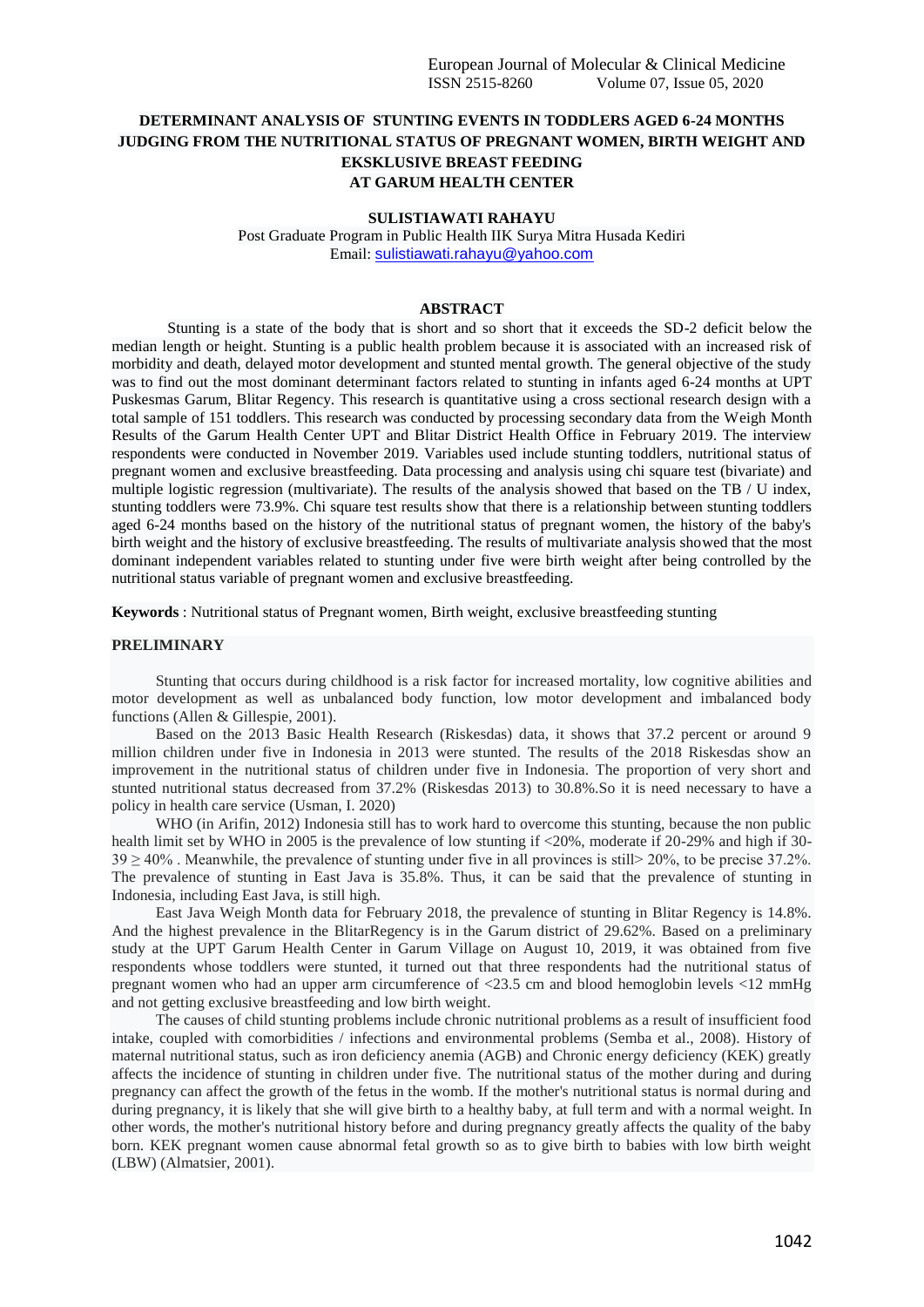Factors that influence stunting include: birth length, family economic status, education level and parents' height. Mothers with more or less height are likely to give birth to short children too.

Apart from the length of birth and height of the parents, the economic status of the family and the education of the parents are also risk factors for the incidence of stunting in children under five. The economic status of the family is influenced by several factors, including the work of the parents, the education level of the parents and the number of family members. The growth process at the age of 2-3 years tends to experience a slowdown so that the chances of catching growth are lower than those of 0-2 years old. Age 2-3 years is the age when children experience rapid development in cognitive and motor skills. Maximum physical conditions are needed to support this development, where in children who are stunting the development of motor and cognitive abilities can be impaired. Children at this age also need higher attention and more varied dietary needs than those aged 0-2 years (Yupi, 2004; Abdulateef et al., 2020; Acrylic, 2020; Akbar et al., 2020; Al-Blooshi et al., 2020).

Inadequate intake of mothers during pregnancy can cause babies to be born weighing less than 2.5 kg (LBW) which subsequently inhibits growth in children so that they often develop infectious diseases. This will be exacerbated by the inaccurate condition of mother's parenting in providing intake for toddlers, especially exclusive breastfeeding during infancy and inappropriate complementary feeding, both in timing and in nutritional content. The process of stunting occurs at this time and increases the chance of stunting in the first two years of life. This makes it more difficult to overcome the growth constraints that are an opportunity for stunting. The longer the incidence of stunting since a toddler will also cause it

Disorders of Intelligence Quotient (IQ), psychomotor development, motor skills and neurosensory integration, have a mean IQ of 11 points lower than non-stunting children (UNICEF, 2009).

Based on the above background, the authors are interested in conducting research on the determinants of the incidence of stunting at Garum Health Center because it has a high prevalence of children aged 0-24 months of stunting at the Blitar Regency level.

#### **RESEARCH METHODS**

The design used in this study is observational, which is a study that is conducted without intervention to the research subject, or is often called non-experimental research (Notoatmodjo, 2012), with a cross sectional design. This study uses secondary data obtained from data for the month weighing month of February 2019 at the Garum Health Center.

Simple random sampling was used to obtain a sample of 151 children. The approach used in this study is quantitative, which aims to analyze the determinants of the incidence of stunting in children aged 6-24 months. and LILA).

The stages in the study were sampling, interview, scoring, data analysis. Bivariate analysis using the chi square test to determine the relationship between the nutritional status of pregnant women, birth weight and exclusive breastfeeding with the incidence of stunting.

#### **RESULTS**

Tabel 1. Tabulation of the results of testing the effect of gender under five, the age of pregnant women, mother's education, family income, child sequence, mother's occupation on the incidence of stunting

| Hubungan                 |   |          | B         | <b>Odd Ratio</b> |
|--------------------------|---|----------|-----------|------------------|
| Toodler's gender         |   | stunting | $-0.28$   | 0.972            |
| Pregnant women's age     |   | stunting | 0.904     | 2.470            |
| Mother's education       |   | stunting | 0.142     | 1.152            |
| Family income            | → | stunting | 0.125     | 1.134            |
| Child sequence           |   | stunting | 0.266     | 1.305            |
| Mother's job             | → | stunting | 20.195    | 589,891,847.5    |
| <b>Constant Constant</b> | → | stunting | $-44.132$ | 0.000            |

The logistic regression empirical model formed is as follows:

 $Y = -44.132 - 0.28X1 + 0.904X2 + 0.142X3 + 0.125X4 + 0.266X5 + 20.195X6$ 

The table and the logistic regression empirical model above show the following:

1. The coefficient of the constant variable is -44,132 with an odd ratio of 0,000 indicating that the probability of stunting occurring is 0,000 times if the other variables are constant.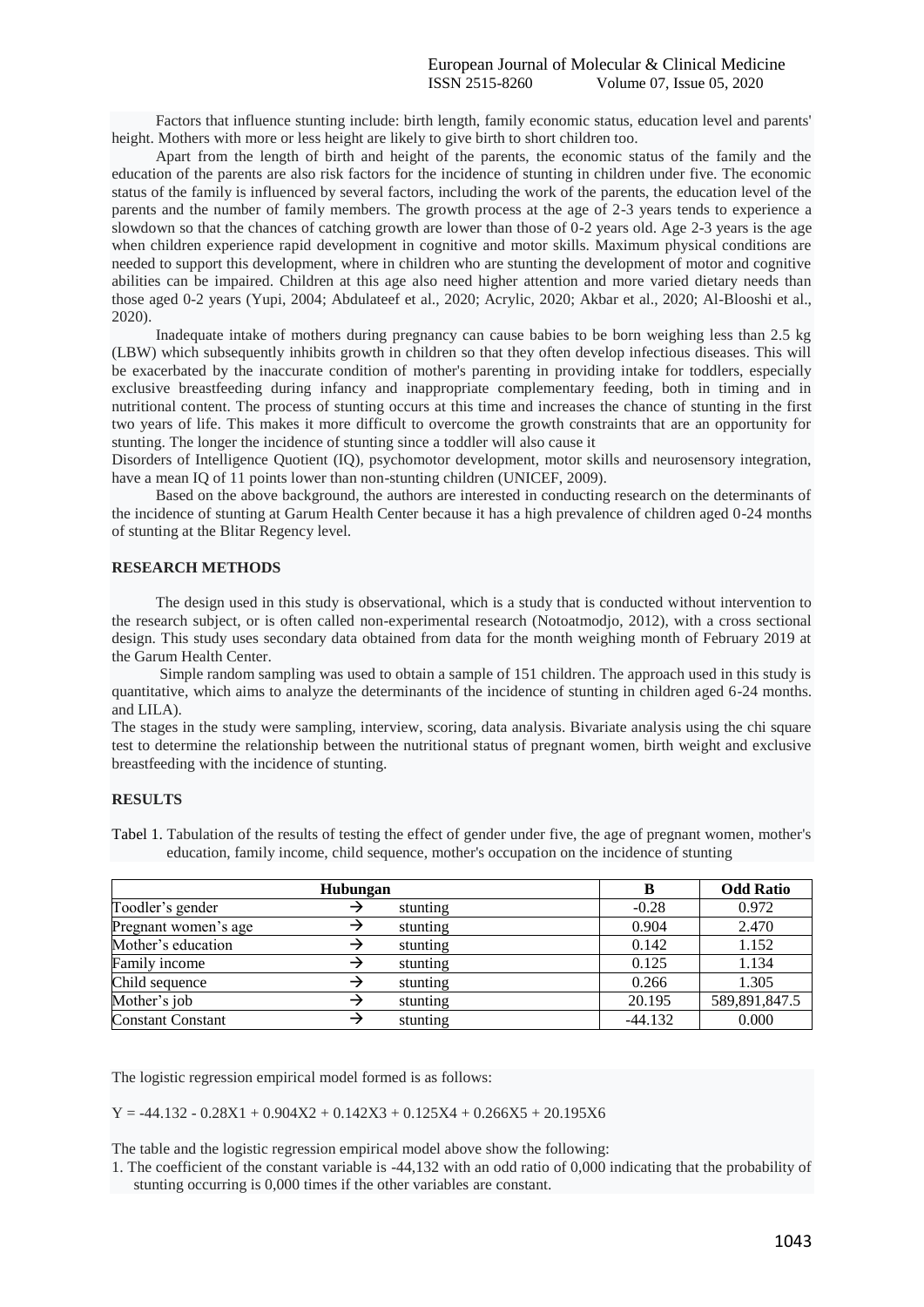- 2. The coefficient of the under-fives gender variable is -0.28 with an odds ratio of 0.972, indicating that the gender of under-five has a negative and insignificant effect on the incidence of stunting. This means that an increase in the number of children under five with female gender means that the chance of the occurrence of stunting decreases by 0.972 times.
- 3. The coefficient of the variable age of pregnant women is 0.904 with an odds ratio of 2.470 indicating that the variable of maternal age has a positive and insignificant effect on the incidence of stunting. This means that an increase in the age of the mother when pregnant, the chance of the occurrence of stunting increases by 2,470 times.
- 4. The coefficient of the maternal education variable is 0.142 with an odds ratio of 1.152 indicating that the variable maternal education has a positive and insignificant effect on the incidence of stunting. This means that an increase in maternal education means that the chances of the occurrence of stunting increased by 1,152 times.
- 5. The coefficient of family income variable is 0.125 with an odds ratio of 1.134 indicating that family income has a positive and insignificant effect on the incidence of stunting. This means that an increase in family income means that the chances of the occurrence of stunting increased by 1,134 times.
- 6. The coefficient of the Child Sequence variable is 0.266 with an odds ratio of 1.305 indicating that Sequence of Children has a positive and insignificant effect on the incidence of stunting. This means that there is an increase in the Order of Children, so the chance of the occurrence of stunting increases by 1,305 times.
- 7. The coefficient of maternal occupation is 20,195 with an odd ratio of 589,891,847.5 indicating that mother work has a positive and insignificant effect on the incidence of stunting. This means that an increase in maternal occupation, the chance of the occurrence of stunting increases by 589,891,847.5 times.

The results of testing the effect of nutritional status of pregnant women, birth weight, and exclusive breastfeeding on the incidence of stunting can be seen in the following table:

| preastreeding on the incidence of stunting         |  |                       |          |                  |  |  |  |
|----------------------------------------------------|--|-----------------------|----------|------------------|--|--|--|
| <b>Relationship</b>                                |  |                       |          | <b>Odd Ratio</b> |  |  |  |
| Nutritional status of pregnant women $\rightarrow$ |  | Incidence of stunting | $-0.592$ | 0.553            |  |  |  |
| Birth weight                                       |  | Incidence of stunting | $-2.010$ | 0.134            |  |  |  |
| exclusive breastfeeding                            |  | Incidence of stunting | $-0.141$ | 0.868            |  |  |  |
| Constant                                           |  | Incidence of stunting | 6.885    | 977.138          |  |  |  |

Table 2. Table of Results Test the effect of pregnant women nutritional status, birth weight, and exclusive breastfeeding on the incidence of stunting

The logistic regression empirical model formed is as follows:  $Y = 6,885 - 0.592 X1 - 2,010 X2 - 0.141 X3$ 

The table and the logistic regression empirical model above show the following:

- 1. The coefficient of the constant variable is 6,885 with an odd ratio of 977,138 indicating that the probability of stunting occurring is 977,138 times if the other variables are constant.
- 2. The coefficient of the variable nutritional status of pregnant women is -0.592 with an odds ratio of 0.553 indicating that the nutritional status of pregnant women has a negative and significant effect on the incidence of stunting. This means that an increase in the nutritional status of pregnant women means that the chance of the occurrence of stunting decreases by 0.553 times.
- 3. The coefficient of birth weight variable is -2.010 with an odds ratio of 0.134 indicating that the variable birth weight has a negative and significant effect on the incidence of stunting. This means that an increase in birth weight means that the chance of the occurrence of stunting decreases by 0.134 times.
- 4.The variable coefficient of exclusive breastfeeding is -0.141 with an odds ratio of 0.868 indicating that the variable of exclusive breastfeeding has a negative and insignificant effect on the incidence of stunting. This means that an increase in exclusive breastfeeding means that the chances of the occurrence of stunting decreased by 0.868 times, although the decrease was not significant.

### **DISCUSSION**

#### **Identification of Toddler Stunting at UPT Puskesmas Garum**

Based on the Results of the Variable Research on the Incidence of Stunting, it can be seen that of the 151 respondents who had toddlers aged 6-24 months at the Garum Health Center, almost all respondents experienced stunting with a frequency of 113 people (74.8%). The incidence of stunting at the Garum Health Center UPT based on the results of the Weighing Month for Toddlers at the Blitar District Health Office in February 2018 is in the highest ranking.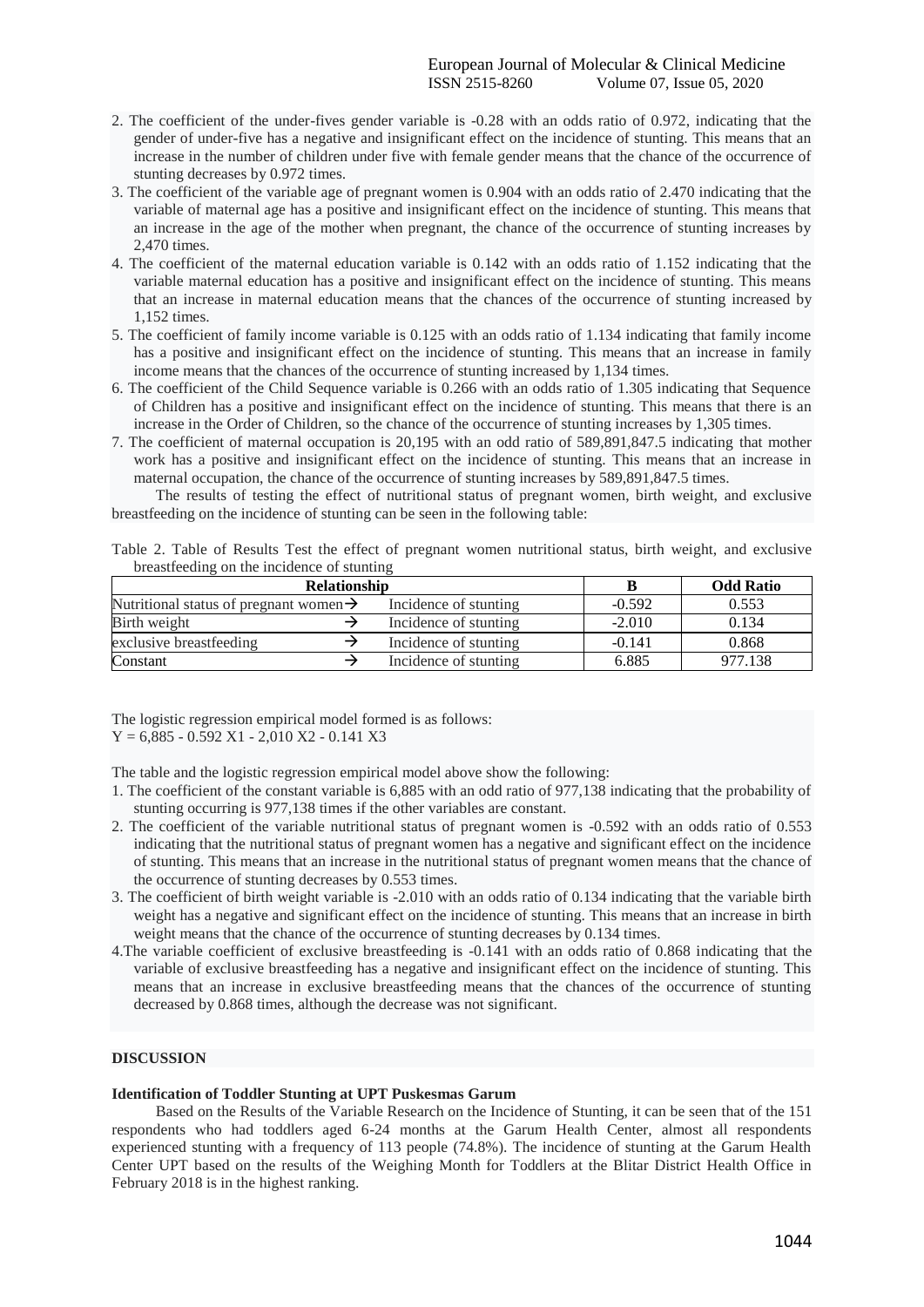The cause of the incidence of stunting can be due to the history of the mother during pregnancy, pregnancy and postpartum conditions which include infectious factors, diet and care given to children under five. History of pregnant women who experience chronic energy deficiency (KEK) which is characterized by a size of the upper arm circumference of less than 23.5 cm and amenia characterized by low levels of hemoglobin in the blood (less than 11 mmHg).

### **Identification of Nutritional Status of Pregnant Women at UPT Puskesmas Garum**

Based on the data from the results of research on the nutritional status of pregnant women at the UPT Puskesmas Gaum, it can be seen that of the 105 children under five aged 6-24 months at the Garum Health Center who were stunted, almost all respondents had a malnutrition status as many as 88 people (83.8%). Inadequate nutritional status of pregnant women can be caused by lack of chronic energy consumption or (KEK) and exacerbated by low levels of hemoglobin in the blood, which is known as anemia. The condition of pregnant women who are still a lot of KEK and anemia at the UPT Garum Health Center can be caused by the lack of optimal ANC and counseling activities at the posyandu level which are still very weak

## **Identification of Baby Birth Weight at UPT Puskesmas Garum**

Based on the research data, it can be seen that of the 113 respondents who have children under five, aged 6-24 months at the Garum Health Center who are stunted, the minimum birth weight is 1.40 kg and the maximum birth weight is 3.60 kg. The average birth weight of children who are stunted is 2.50 kg. Of the 38 children under the age of 6-24 months at the Garum Health Center who were not stunted, the minimum birth weight was 1.90 kg and the maximum birth weight was 3.70 kg. The average birth weight of children who are stunted is 2.92 kg.

The incidence of low infant weight (LBW) is indicated by the birth weight of the baby which is less than 2.5 kg which can be caused by the low nutritional status of pregnant women. The nutritional status of pregnant women can be seen from the condition of pregnant women who are KEK and anemia. Some pregnant women still do not have sufficient knowledge of the importance of maintaining a balanced nutritional diet during pregnancy so that they feel nauseous and want to vomit and have cramps which justify them from having an unbalanced diet.

For example, many pregnant women who do not like chicken liver which is rich in iron nutrition because it smells fishy and want to vomit, so they avoid eating chicken liver without trying to find substitutes rich in other iron. There are also some pregnant women who avoid eating nuts and fried foods because they want to maintain a low cholesterol and uric acid diet. Even though without certain indications, pregnant women should not be advised to diet without guidance from medical personnel or nutritionists. This is why there are still many babies with low birth weight.

The existence of counseling and mentoring activities for pregnant women is at risk for the ANC activity at the UPT Puskesmas Garum is also less than optimal

## **Identification of the History of Exclusive Breastfeeding at the UPT Puskesmas Garum**

Based on the results of the study, it is known that out of 113 children under the age of 6-24 months at the Garum Health Center who were stunted, the most received exclusive breastfeeding with a frequency of 70 people (61.9%), while the remaining 43 people (38.1%) did not get breast milk. exclusive. Of the 38 children under the age of 6-24 months at the Garum Health Center who were not stunted, the most received exclusive breastfeeding with a frequency of 25 people (65.8%), while the remaining 13 people (34.2%) did not receive exclusive breastfeeding.

The awareness of mothers in exclusive breastfeeding at the UPT Puskesmas Garum is good enough so that almost all toddlers get exclusive breastfeeding. Only a few toddlers do not get exclusive breastfeeding. This happens because of the incessant health promotion activities at the UPT Garum Health Center regarding the importance of exclusive breastfeeding. It is proven that Garum District and Garum Health Center UPT have also won the District Level Lactation Space Competition in 2017 and 2019 organized by the Blitar District Health Office.

Analysis of the nutritional status of pregnant women with the incidence of STUNTING toddlers aged 6-24 months at the Garum Health Center, Blitar Regency

Based on the results of the logistic regression test, it was found that the nutritional status variable coefficient of pregnant women was -0.592 with an odds ratio of 0.553 indicating that the nutritional status of pregnant women had a negative and significant effect on the incidence of stunting. This means that an increase in the nutritional status of pregnant women means that the chance of the occurrence of stunting decreases by 0.553 times.

This means that an increase in the nutritional status of pregnant women means that the chance of the occurrence of stunting decreases by 0.553 times. This is in accordance with the condition of the history of pregnant women at the UPT Puskesmas Garum where when the mother can improve her nutritional status during pregnancy, the incidence of stunting can be reduced. During pregnancy, pregnant women can still improve their nutritional status with the help of pregnancy monitoring through the ANC (Ante Natal Care) program which is carried out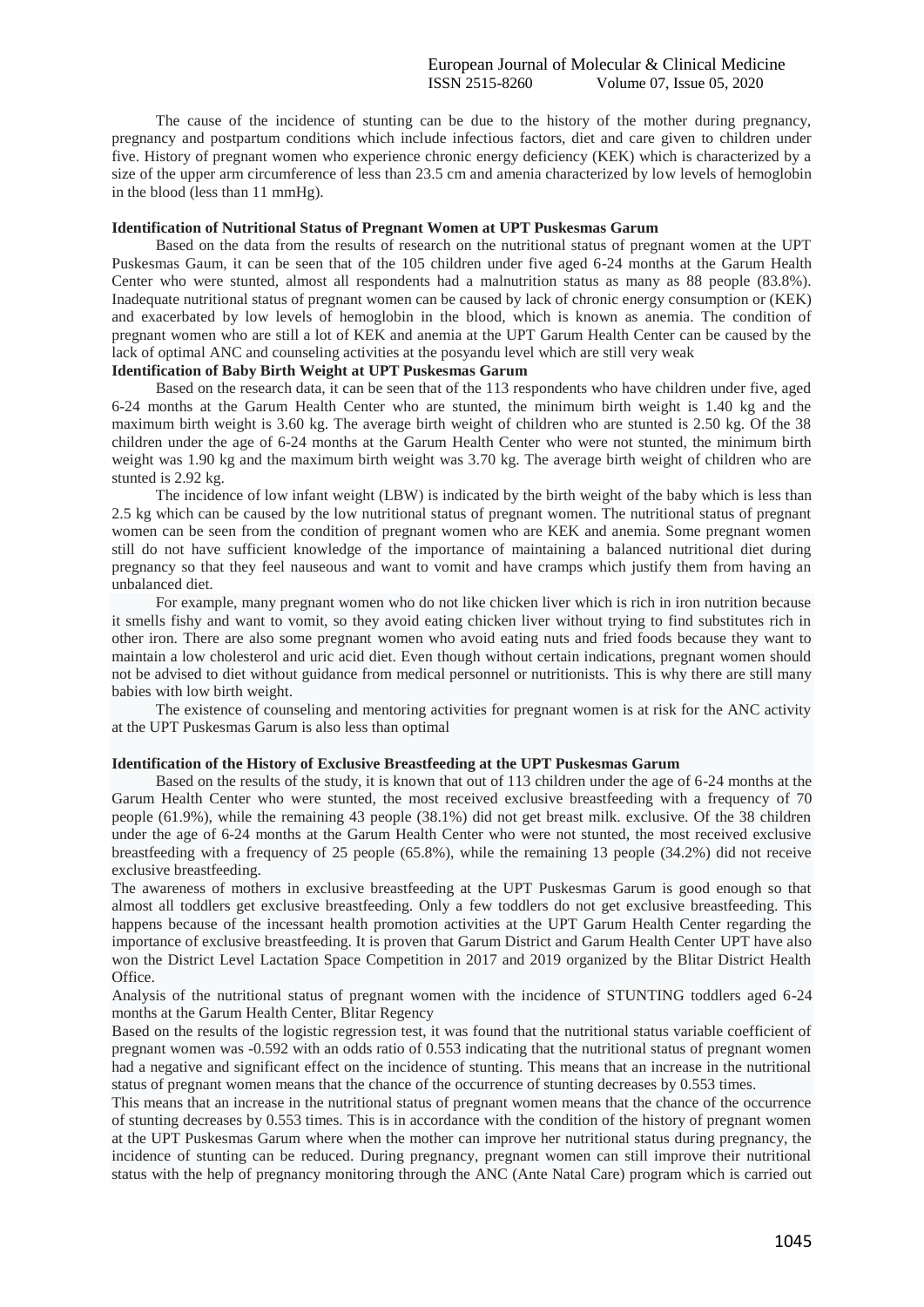routinely at the UPT Puskesmas Garum. Prenatal examinations were carried out at the initial screening at the posyandu. Then if there are signs of KEK and anemia, the pregnant woman is immediately referred to the Garum Health Center for further integrated health services including supplementary feeding for women with KEK and anemia so that before delivery, the nutritional status of the pregnant woman improves and can reduce risky labor. which can cause toddlers not to become stunting.

#### **Analysis of Birth Weight of Babies with the incidence of STUNTING Toddlers aged 6-24 months at the UPT Garum Health Center, Blitar Regency**

Based on the results of the multivariate logistic regression test, it was found that the coefficient of the dominant variable was birth weight of -2.010 with an odds ratio of 0.134 indicating that the variable birth weight had a negative and significant effect on the incidence of stunting. This means that an increase in birth weight means that the chance of the occurrence of stunting decreases by 0.134 times.

This condition is in accordance with the results of research at the UPT Puskesmas Garum where the increasing number of stunting incidents is indicated by a low average number of birth weight (less than 2.5 kg). The percentage data on the number of children under five with stunting from the Blitar District Health Office, which was taken from the data of the Blitar District toddler weighing month in February 2018, shows that the highest percentage of children under five with stunting at the UPT Puskesmas Garum is the highest.

Analysis of exclusive breastfeeding with the incidence of STUNTING toddlers aged 6-24 months at the UPT Garum Health Center, Blitar Regency

Based on the results of the logistic regression test, the variable coefficient of exclusive breastfeeding was -0.141 with an odds ratio of 0.868 indicating that the variable exclusive breastfeeding had a negative and insignificant effect on the incidence of stunting. This means that an increase in exclusive breastfeeding means that the chance of stunting decreased by 0.868 times, although the decrease is not significant.

This condition is in accordance with the results of research at the UPT Puskesmas Garum where the awareness of mothers and the Garum community towards exclusive breastfeeding is high. Cross-sectoral and crossprogram support and the community is proven by winning the Blitar district-level lactation space competition held by the Blitar District Health Office in 2017 and 2019 where Garum Health Center and Garum District won the Lactation Space Competition.

### **CONCLUSION**

1. As many as 105 children under five, aged 6-24 months at the Garum Health Center UPT who were stunted, almost all respondents had a history of pregnancy with poor nutritional status as many as 88 people (83.8%).

2. A total of 113 children under the age of 6-24 months at the Garum Health Center were stunted, with a minimum birth weight of 1.40 kg and a maximum birth weight of 3.60 kg. The average birth weight of children who are stunted is 2.50 kg.

3. As many as 113 children under the age of 6-24 months at the Garum Health Center who experienced stunting, who had the most history of getting exclusive breastfeeding with a frequency of 70 people (61.9%).

4. Partial significance testing of the variable nutritional status of pregnant women produces a statistical value of 1.383 Wald test with a probability of 0.240. The test results show the probability level of significance ( $\alpha$  = 5%). This means that there is no significant effect between the history of the nutritional status of pregnant women on the incidence of stunting in children under five at the UPT Puskesmas Garum.

5. Partial significance testing of birth weight variables produces a wald test statistical value of 12,311 with a probability of 0.000. The test results show the probability < level of significance ( $\alpha = 5\%$ ). This means that there is a significant influence between the history of birth weight and the incidence of stunting in children under five at UPT Puskesmas Garum.

6. The partial significance test of exclusive breastfeeding variable produces a Wald test statistic value of 0.105 with a probability of 0.746. The test results show the probability> level of significance ( $\alpha = 5\%$ ). This means that there is no significant effect between the history of exclusive breastfeeding on the incidence of stunting under five at the UPT Puskesmas Garum

7. The most dominant / most influencing factor in the incidence of stunting under five at the Garum Health Center is the history of the baby's birth weight.

### **SUGGESTION**

1. Specific and sensitive nutrition interventions need to be continuously improved from the central level to the Puskesmas as the spearhead of public health services, especially in the UPT Puskesmas Garum area.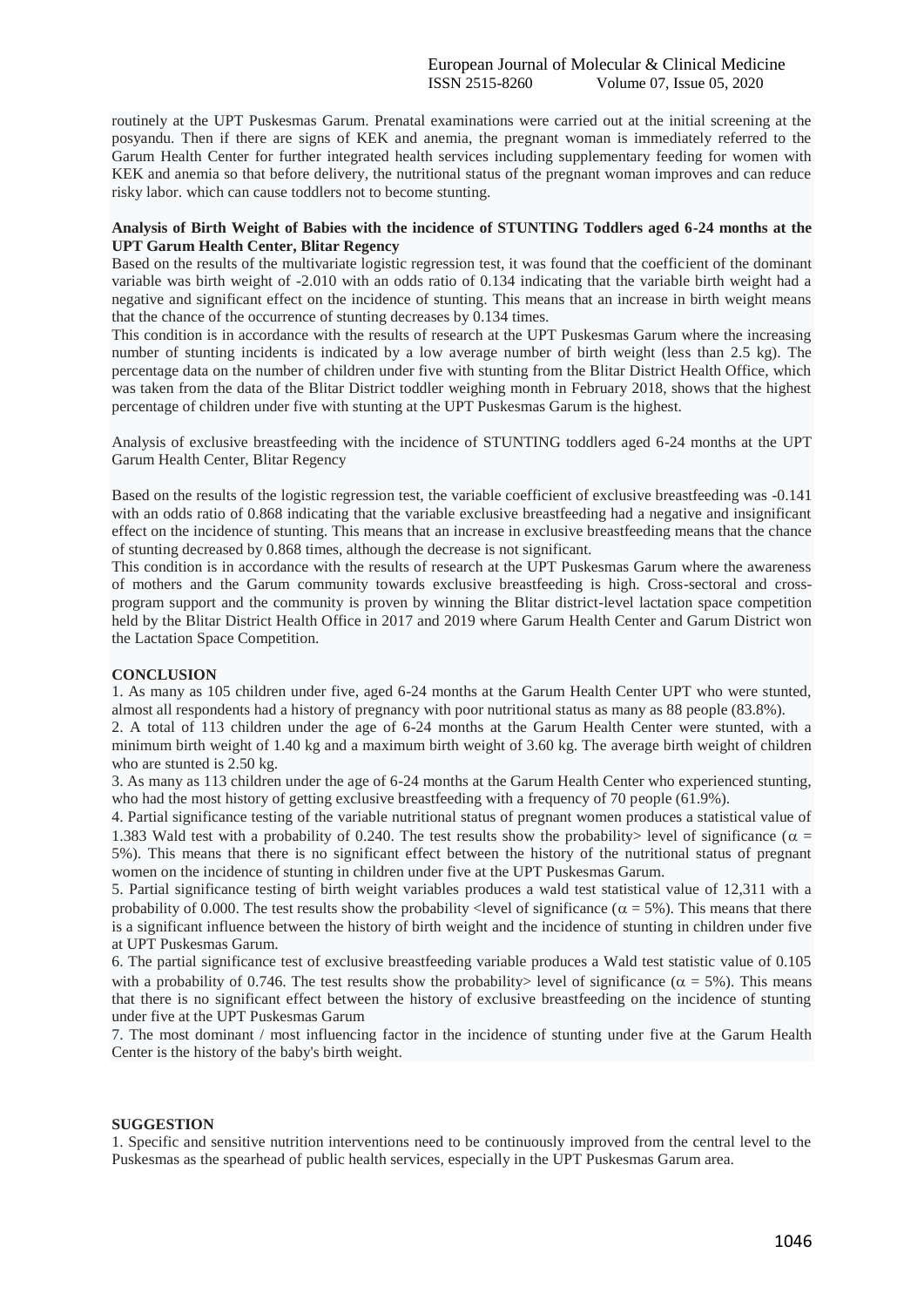2. Mothers of children under five, especially those in the UPT Puskesmas Garum, need to maintain and improve their parenting style and diet by consuming a balanced nutritional diet in the family so that the incidence of stunting can be prevented and controlled optimally.

3. Educational institutions need to add health lecture materials about the importance of the first 1000 days of children's life and prevention and control of early stunting.

4. Further research is needed on the effect of parenting and diet on the incidence of stunting at the UPT Puskesmas Garum.

# **REFERENCES**

- 1. Anwar, K., Hardinsyah, Aries, M., & Navratilova, H. (2018). Nutrition Education Module And Workbook Development For Primary School Children. International Conference on Community Development, 1(1) : 141-147
- 2. Arfines, P. P., &Puspitasari, F. D. (2017). Hubungan Stunting denganPrestasiBelajar Anak Sekolah Dasar di Daerah KumuhKotamadya Jakarta Pusat. BuletinPenelitian Kesehatan., 45 (1) : 45-52
- 3. Aridiyah, F. O., Rohmawati, N., &Ririanty, M. (2015). Faktor-faktor yang MempengaruhiKejadian Stunting pada Anak Balita di Wilayah Pedesaan dan Perkotaan (The Factors Affecting Stunting on Toddlers in Rural and Urban Areas). e-Jurnal Pustaka Kesehatan., 3 (1).
- 4. Abdulateef, M. H., Hadi, F. F., Alwan, A. H., & Abd, A. N. (2020). Sewage water treatment of chemistry department in college of science-Diyala University. Systematic Reviews in Pharmacy, 11(12), 119–123. https://doi.org/10.31838/srp.2020.12.19
- 5. Acrylic, K. (n.d.). (2020). Corresponding author : donaldnahusona65@gmail.com Correspondence : 1–5.
- 6. Akbar, F. H., Pasiga, B. D., Samad, R., Rivai, F., Abdullah, A. Z., Awang, A. H., Pasinringi, S. A., Saleh, L. M., Irwandy, &Pratiwi, D. (2020). The relationship between service quality, culture similarity to satisfaction and loyalty of medical (dental) tourism. Systematic Reviews in Pharmacy, 11(12), 19–30. https://doi.org/10.31838/srp.2020.12.4
- 7. Al-Blooshi, H., Al-Shami, S. A., Adil, H., &Sidek, S. (2020). A review paper on mhealth continuous intention among diabetes users in the developing countries. Systematic Reviews in Pharmacy, 11(12), 150–159. https://doi.org/10.31838/srp.2020.12.25
- 8. Aryastami, N. K., &Tarigan, I. (2017). Kajian Kebijakan dan PenanggulanganMasalahGizi Stunting di Indonesia, BuletinPenelitian Kesehatan, 45 (4):233-240
- 9. Dinas Kesehatan Kota Padang. (2015). Prevalensi Status GiziBerdasarkan Hasil Pemantauan Status Gizi Kota Padang tahun 2015. Padang: Dinas Kesehatan Kota Padang.
- 10. Hairunis, M. N., Rohmawati, N., &Ratnawati, L. Y. (2016). DeterminanKejadian Stunting Pada Anak Balita di Wilayah KerjaPuskesmasSoromandiKabupatenBima Nusa Tenggara Barat. e-Jurnal Pustaka Kesehatan, 4 (2).
- 11. Herdman, T. H., &Kamitsur, S. (2018). Nursing Diagnoses: Definition & Classification 2018-2020,Ed. 11. Jakarta : EGC
- 12. Hikmawati, Z., Yasnani, &Sya'ban, A. R. (2016). PengaruhPenyuluhandengan Media Promosi Puzzle GiziTerhadapPerilakuGiziSeimbang Pada Siswa Kelas V Di Sd Negeri 06 Poasia Kota Kendari. Ejournal Kesehatan: Fakultas Kesehatan Masyarakat Universitas Halu Oleo.
- 13. Irnani, H., &Sinaga, T. (2017). Pengaruh Pendidikan GiziterhadapPengetahuan, PraktikGiziSeimbang dan Status Gizi pada Anak Sekolah Dasar. JurnalGizi Indonesia (The Indonesian Journal of Nutrition), 6 (1)
- 14. Jung, L. H., Choi, J. H., Bang, H. M., Shin, J. H., &Heo, Y. R. (2015). A Comparison of Two Differential Methods for Nutrition Education in Elementary School: Lecture and Experience-Based Learning Program. Nutrition Research and Parctice, 9(1) : 87-91
- 15. Kementerian Desa, Pembangunan Daerah Tertinggal dan Transmigrasi. (2017). BukuSakuDesadalamPenanganan Stunting. Jakarta: Dirjen Pembangunan dan Pemberdayaan Masyarakat Desa
- 16. Kementrian Kesehatan Republik Indonesia. (2017). BukuSakuPemantauan Status Gizi. Jakarta: DirektoratGizi Masyarakat Dirjen Kesehatan Masyarakat
- 17. Kementrian Kesehatan Republik Indonesia. (2018). Riset Kesehatan Dasar tahun 2013 dan tahun 2018. Jakarta: Badan Penelitian dan Pengembangan Kesehatan Kementerian Kesehatan RI
- 18. Kementrian Kesehatan Republik Indonesia. (2018). BuletinJendela Data dan InformasiKesehatan :SituasiBalitaPendek (Stunting) di Indonesia. Jakarta: Pusdatin Kementerian Kesehatan RI
- 19. Kementrian Kesehatan Republik Indonesia. (2018). IntervensiKomunikasiPerubahanPerilakuUntukPencegahan Stunting: Pola Konsumsi, Pengasuhan, HigienisPribadi dan Lingkungan. Jakarta :Bidang IV Tim Promosi Kesehatan
- 20. Kementrian Kesehatan Republik Indonesia. (2018). Petunjuk Teknis PelaksanaanSekolah / Madrasah Sehat. Jakarta: DirektoratJenderal Kesehatan Masyarakat